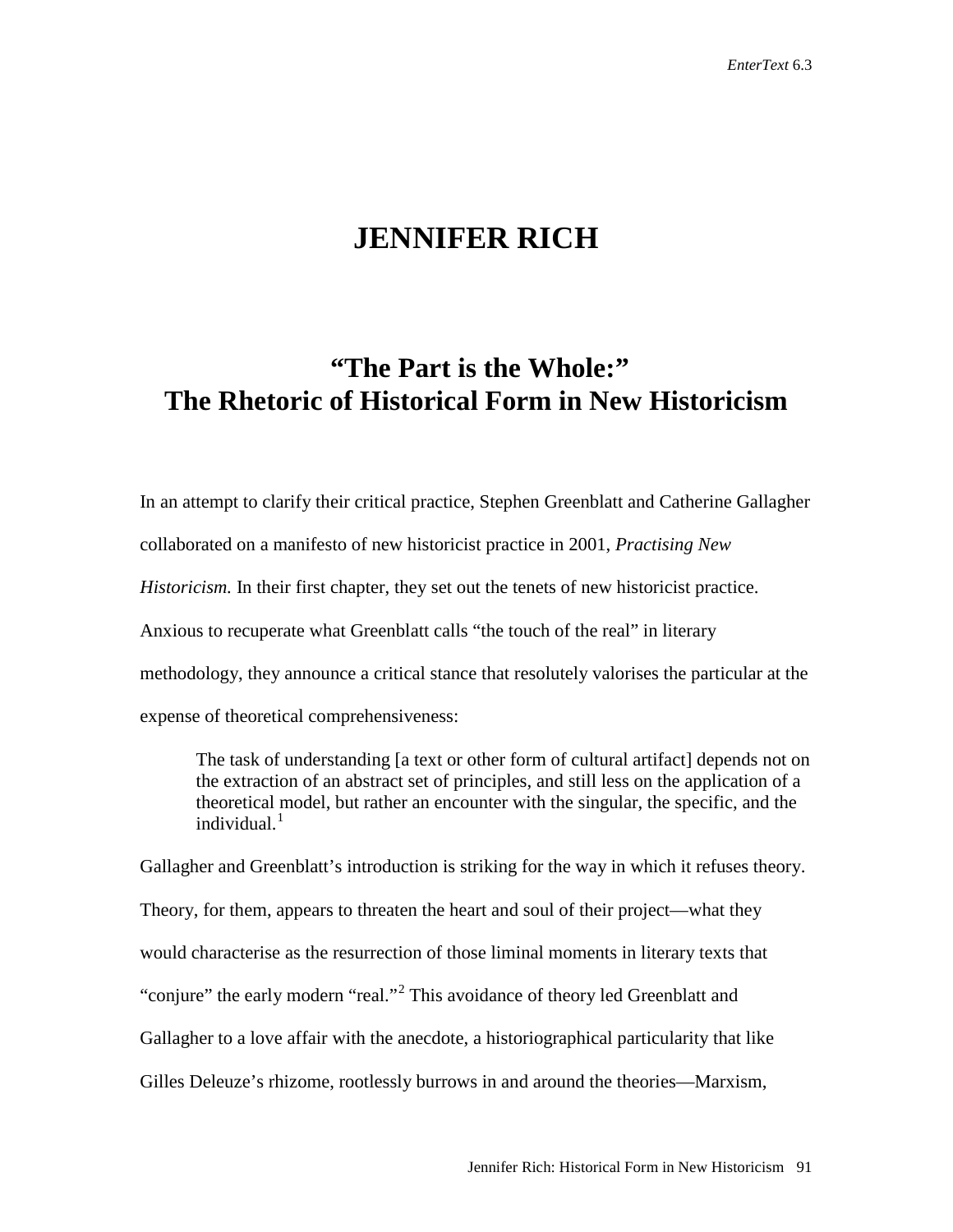historicism, psychoanalysis—that attempt to capture it. Eager to recover the "history of things that did not happen," Gallagher and Greenblatt proclaim the anecdote as that which enables "foveation in cultural interpretation."<sup>[3](#page-18-0)</sup> As Greenblatt explains in his chapter "The Touch of the Real,"

What we are calling the effect of compression enabled a literary historian like Erich Auerbach to move convincingly from a tiny passage to a sprawling, complex text (and finally, to "Western Literature")…. Geertz did something similar with cultural fragments, small bits of symbolic behavior from which he could widen out into larger social worlds…. The interpreter must be able to select and fashion, out of the confused continuum of social existence, units of social action small enough to hold within the fairly narrow boundaries of full analytical attention, and this attention must be unusually intense, nuanced and sustained.<sup>[4](#page-18-1)</sup>

By virtue of its isolatability and particularity, the anecdote serves as the ideal site for foveation, and thus provides the mechanism by which the new historicist critic may "call up" and "speak with the dead:" "We wanted the touch of the real in the way that in an earlier period people wanted the touch of the transcendent," proclaim Greenblatt and Gallagher in their conclusion. Unfortunately, calling up and speaking with the dead is not immune to problems of form and rhetoric. How do you call up and speak with the dead? In what ways does the mechanism—the telephone so to speak—for such conjuring compromise the call itself? What this study proposes is to examine issues of rhetoric in Greenblatt's historical project. While many critics have examined issues of content, critiquing the "thingification" of the renaissance that occurs in analyses that rely on the obscure and strange to give twenty-first century readers a hand-hold onto early modern life, few have examined the way in which the rhetoric of new historicism, and particularly its reliance on the anecdote, dislodges by its very nature any grasping onto "the early modern real," and instead conjures what I will call the "synecdochisation" of history."<sup>[5](#page-18-2)</sup>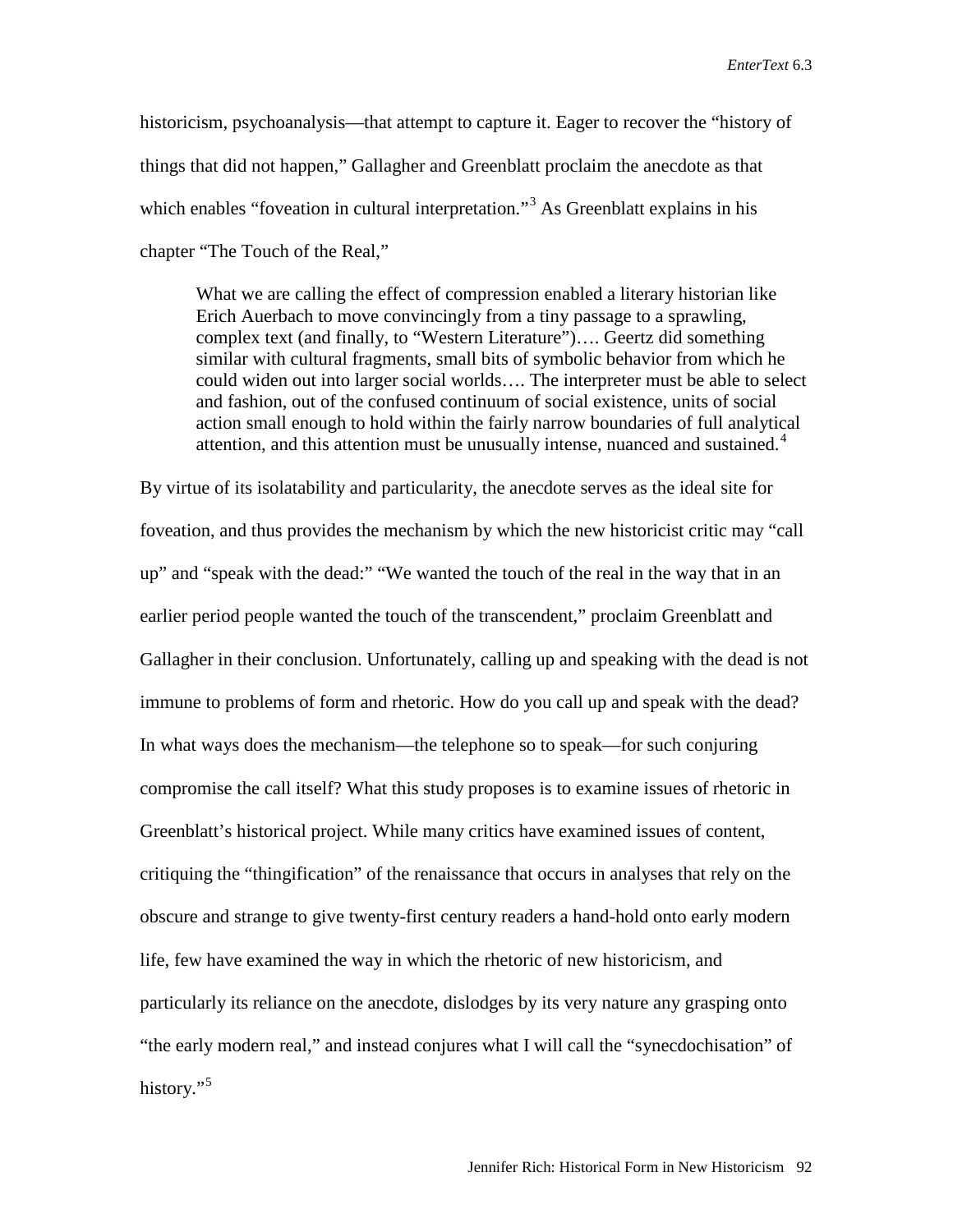In what follows, I will contend that the anecdote is an epistemological synecdoche: it relies on the part to conjure the whole. To provide a theoretical context for my discussion of one of Greenblatt's most famous and symptomatic essays, "Shakespeare and the Exorcists," I will need to descend into one of the darkest circles of Greenblattian hell and use theory—particularly, Marxist analyses of historiography—to provide the template for my analysis of new historicist rhetoric.

\* \* \*

The correctness of such an attitude is evident, inasmuch as it is opposed to the hypostatization of general concepts—although this does not include universals in all their forms. But it is a quite inadequate response to a Platonic theory of science, whose aim is the representation of essences, for it fails to appreciate its necessity…. As far as historical types and epochs in particular are concerned, it can, of course, never be assumed that the subject matter in question might be grasped conceptually with the aid of ideas such as that of the renaissance or the baroque….

Konrad Burdach<sup>[6](#page-19-0)</sup>

Writing in his highly cryptic work *The Origin of German Tragic Drama*, Walter Benjamin discusses the dialectic of particularity and totality in the Western epistemological tradition. Responding to the German philosopher Hans Burdach's dismissal of modern historiography as an exercise in totalisation, Benjamin attempts to provide a philosophical middle-ground between particularity and totalisation:

As ideas, however, such names perform a service they are not able to perform as concepts; they do not make the similar identical, but they effect a synthesis between extremes.<sup>[7](#page-19-1)</sup>

Benjamin here anticipates some of the epistemological concerns of literary criticism working within a materialist framework. His "Idea" is an attempt to understand the ordering structures under which conceptualisations—historical and otherwise—take place: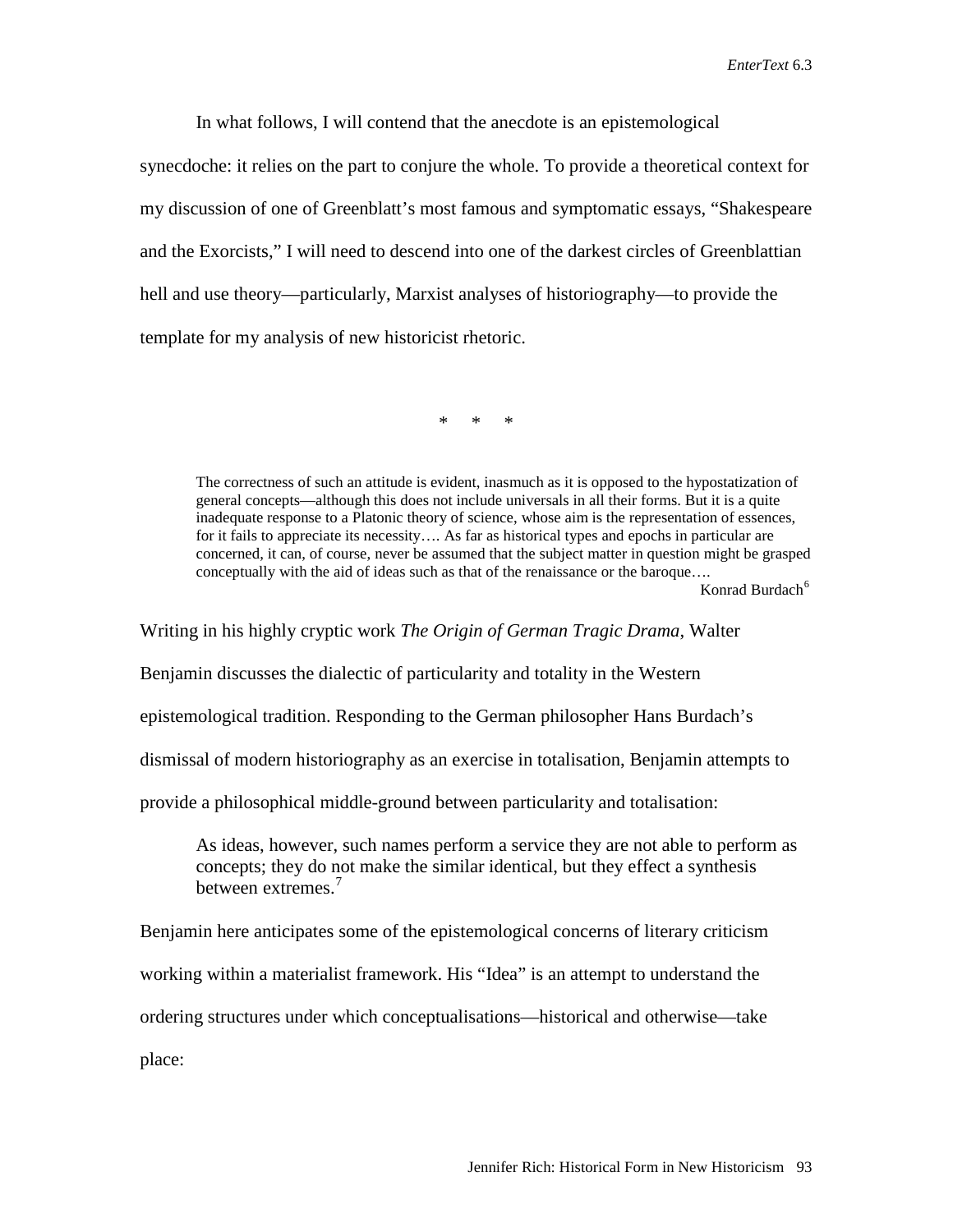Every idea is a sun and is related to other ideas just as suns are related to each other. The harmonious relationship between such essences is what constitutes truth. Its oft-cited multiplicity [see Burdach] for discontinuity is a characteristic of the 'essences . . . which lead a life that differs utterly from that of objects and their conditions; and which cannot be forced dialectically into existence by our selecting and adding some....'<sup>[8](#page-19-2)</sup>

Through Burdach, Benjamin instantiates an uneasy amalgamation of two historically competing conceptions operating in Marxist theory and historiography. Refusing to align himself either within a Hegelian Marxist conceptualisation of epistemology or within a more modern ("these are the fragments which I shore against my ruin") epistemology of the particular, Benjamin prefers to suggest a mediating element—the "Idea" as distinct from the "conception" and the various phenomena which serve as the concretion of the particular concept. Ideas for Benjamin exist within the mediation of the element and its concept—they are both the (indirect) determination and consequence of the momentary consummation of the two. As he notes, "ideas are not represented in themselves, but solely and exclusively in an arrangement of concrete elements in the concept: as the configuration of these elements…. Just as a mother is seen to begin to live in the fullness of her power only when the circle of her children, inspired by the feeling of her proximity, closes around her," writes Benjamin in a surprisingly homey metaphoric redaction of the "Idea,"

so do ideas come to life only when extremes are assembled around them. Ideas or to use Goethe's term, ideals—are the Faustian 'Mothers.' They remain obscure so long as phenomena do not declare their faith to them and gather round them.<sup>[9](#page-19-3)</sup>

The idea may be considered the *ur-epistemology*—or using Fredric Jameson's more appropriate spatial terminology, the *ur-horizon*—within which the "conception," the linguistic representation of the particular, takes shape. Although my definition of Benjamin's definition may suggest a causal relationship between "conception" and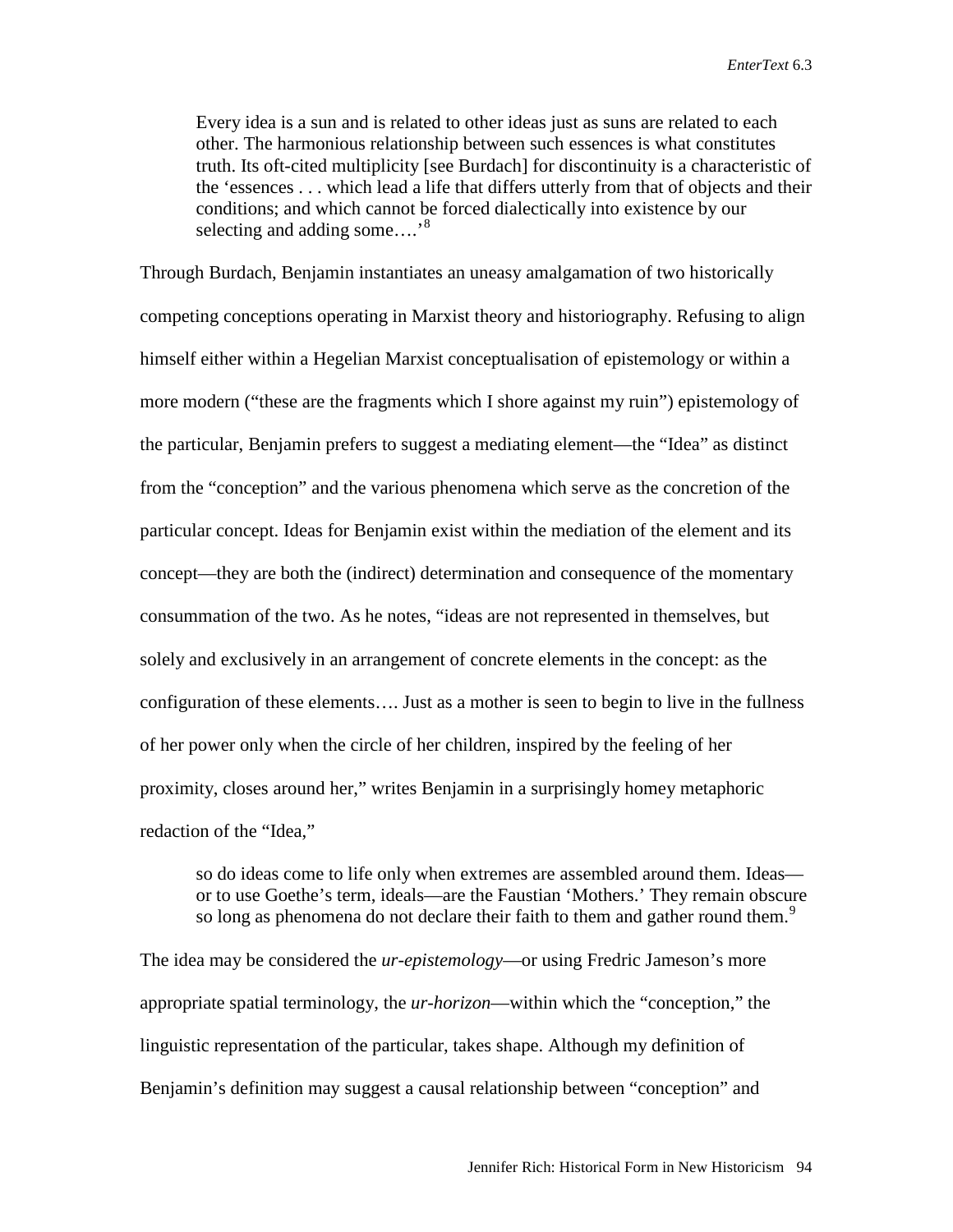"Idea," it is incorrect to consider "Ideas" as either a direct result or determination of empirical and philosophical "concepts." To belabour Benjamin's cosmology, a sun, for example, provides at best a gravitational context for the planets that circle it. In other words, it constitutes the astronomical ordering system under which planets exhibit their own particular orbiting behaviour. In a similar way, the "Idea" can be seen as an epistemological ordering system; rather than the cosmos, the universe is here the theoretical conditions of possibility for the generation of conceptualisations of the concrete phenomena under examination.

Despite Greenblatt's declaration of critical independence from theory, new historicism nevertheless bears the traces of a peculiarly Marxist problematic: the dialectic of particularity and totalisation which, as we have seen, Benjamin attempts to mediate in the *Origin of German Tragic Drama* and which Theodor Adorno also considers, as discussed below. By reconjuring this theoretical lineage, I am not trying in any way to "catch" Greenblatt out; rather I hope I am enabling a clearer understanding of the "Idea" underlying new historicist practice.

## **Synecdochising History: Methodology and Interpretation**

In "'Cultural Poetics' versus 'Cultural Materialism:' The Two New Historicisms in Renaissance Studies," Howard Felperin mentions the dialectical relationship between part and whole, text and context, that constitutes new historicist methodology:

For the New-Historicist act of delimiting its subject matter along older empirical lines effectively cuts its 'Renaissance' out of the flow of history and turns it into a slice or cross-section of history. This can then be studied, like a slide, under the microscope, where it takes on the aspect of a synchronic system that is certainly culture-specific and conventional—and displays no shortage of 'energy' and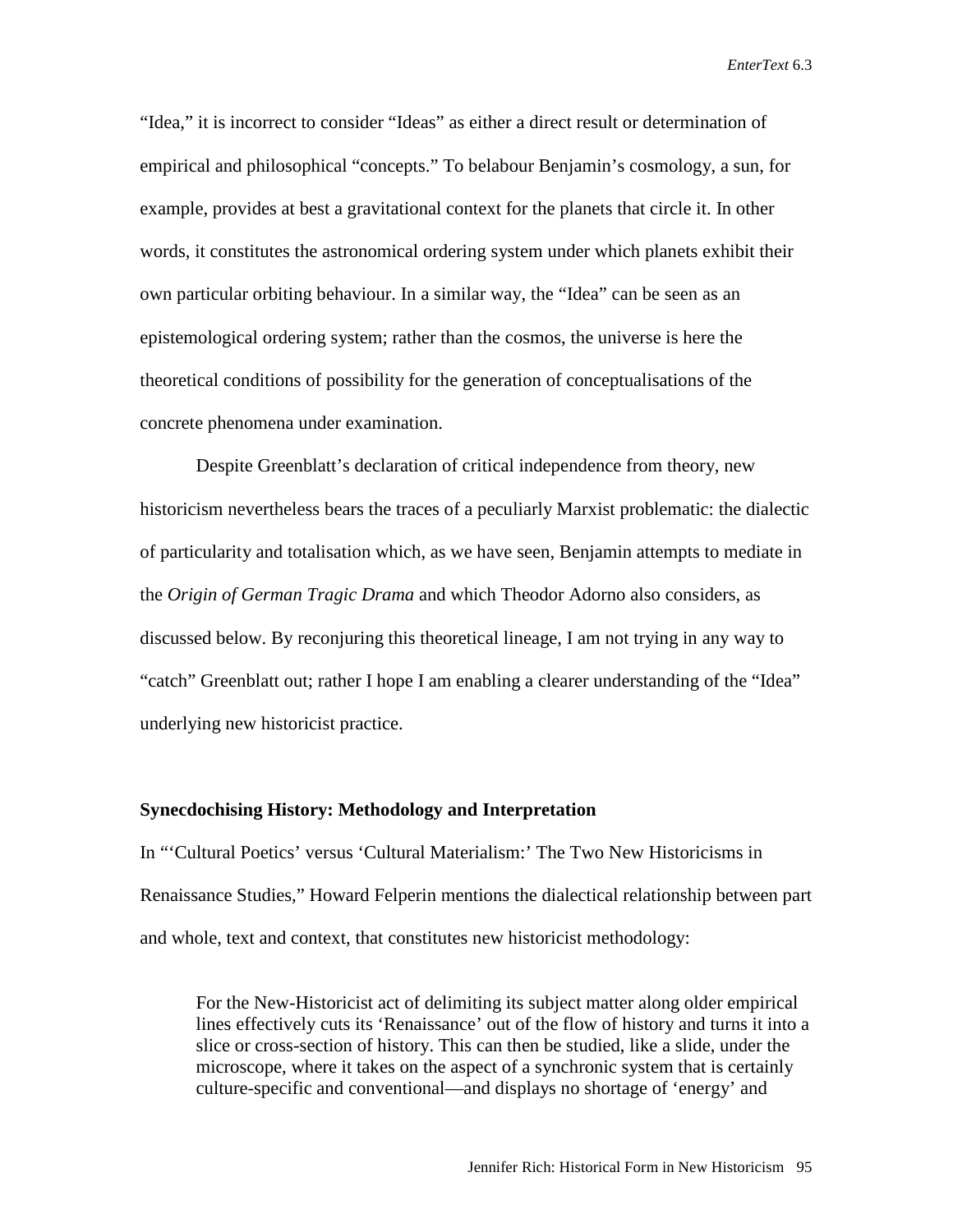'circulation'—but one that has been sealed off from any continuing historical process.[10](#page-19-4)

Earlier in the same article, Felperin notes that "research" for a new historicist signifies

a cool, disinterested (indeed, invisible) interpreter bracketed off in the here and now, and an objective body of 'data' sharply visible in the there and then, each standing in a self-contained space and separated from the other by enough distance to enable independence and objectivity in their scrutiny.<sup>[11](#page-19-5)</sup>

Benjamin's "answer" to this positivist posture was an ironisation of linearity in writing and thought. The goal of philosophy was not, as Martin Jay explains in *Marxism and Totality*, to construct a "spider's web between separate kinds of knowledge in an attempt to ensnare the truth as if it were something which came flying in from outside:"

Benjamin contended that philosophy's 'representation of truth' best proceeds by immersion in the most minute details of subject-matter.' Such an immersion was not, however, that of the empiricists' 'acquisition of knowledge' through inductive generalization. The traits of the proper philosophical style were rather 'the art of interruption in contrast to the chain of deduction'....  $^{12}$  $^{12}$  $^{12}$ 

New historicism engages in this "art of interruption" through its use of historical synecdoche; through this device, historicism attempts to mediate historiographically between the particular (the anecdote) and the total (the world "picture").

As the latter annotation suggests, one may discern the reasons behind this desire for mediation in new historicism's political and academic origins, particularly in its rejection of what is commonly called "old" historicism. Searching for an alternative homology of the text and the social, new historicists and their more Marxist British partners, cultural materialists, strove to recover what may be understood as a "people's history." (A major historiographical forerunner and influence of cultural materialist historiography was, of course, the *Annales School* in France.) This "people's history" was to be found in what traditional historiography ignored or left out—those liminal voices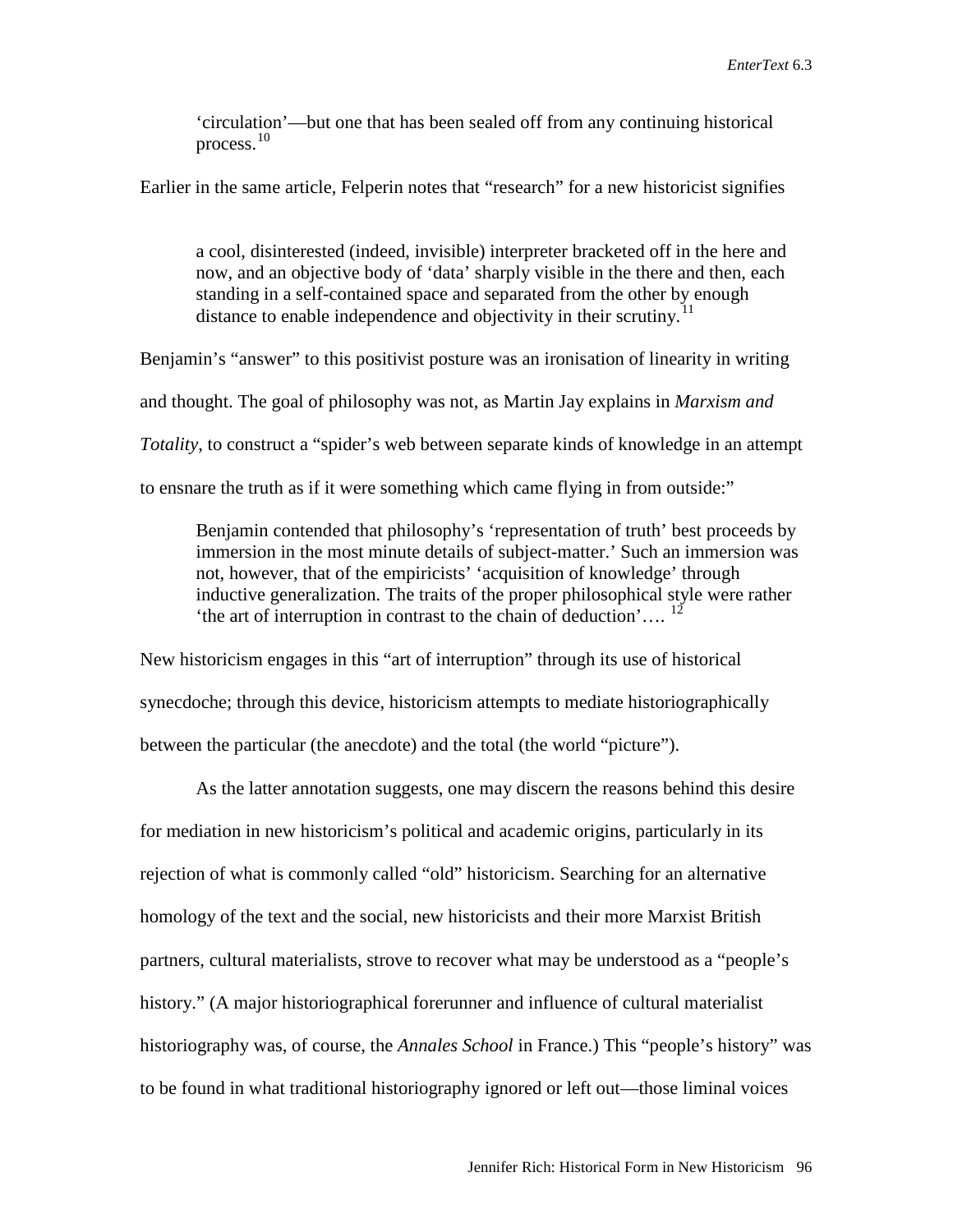that were threatening, both in their own time and to recent traditional historiography. "Materialist criticism," Jonathan Dollimore notes in his introduction to the seminal work of cultural materialism, *Political Shakespeare*, "refuses what Stephen Greenblatt calls the monological approach to historical scholarship, of the past, one 'concerned with discovering a single political vision, usually identical to that said to be held by the entire literate class or indeed the entire population."<sup>[13](#page-19-7)</sup> Part and parcel of this rejection of monological historiography was the idea that a more complex history, one that was both multilogical and multivocal, would be more able to recover "the truth" still hidden behind the screen of the dominant social and historical ideologies of the early modern period and today.

The presumption of a recoverable and accurate picture of the Elizabethan world(s) served as both motivation and rationalisation of the way in which cultural materialists engaged with history in their critical exegesis. Convinced of the suspiciousness of narratives that purported to encompass the breadth and process of historical movement, critics such as Jonathan Dollimore, Stephen Greenblatt, Alan Sinfield and Leonard Tennenhouse confined themselves to what they saw as true historical moments—*petites histoires*—which, like Michel Foucault's famous anecdotes, seemed to escape containment within the hegemonic ideological practices of the early modern period and today. Alan Liu describes the new historicist approach as the construction of a *bricolage* of historical moments in his article, "The Power of Formalism: The New Historicism:"

Serendipitious and adventitious—always merely found, always merely picked up—these models compose a *bricolage* substituting for what was once the more methodological *narratio* presentation of facts in history of ideas…. Where history of ideas straightened the world pictures, Elizabethan or otherwise, new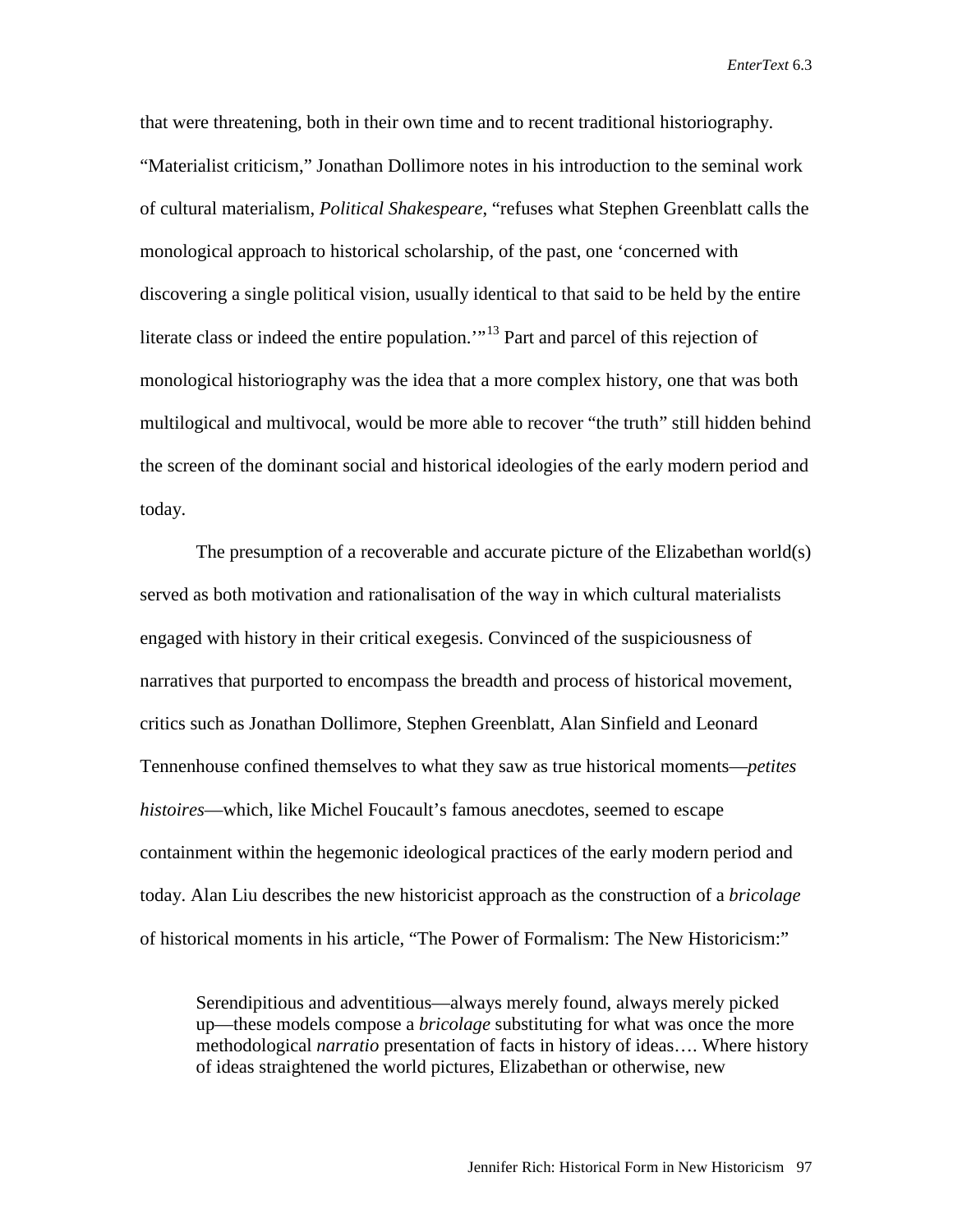historicism hangs those pictures anew—seemingly by accident, off any hook, at any angle. $^{14}$  $^{14}$  $^{14}$ 

Thus, where E. M. W. Tillyard<sup>[15](#page-19-9)</sup> and others attempted to "speak with the dead" through the methodology of the *grand récit*, new historicism contended that such a connection with history was only possible through a process of critical sedimentation of the liminal: only through an examination of many little moments, of many sites of the social in the early modern period, could a properly multivocal, multilogical early modern social be resurrected.

In its production of a multivocal and multilogical "picture" of the early modern period, new historicism participates in a dialectic of particularity and totalisation that I refer to above. The "Idea" of new historicism—to go back to Benjamin's idea for a moment—is, in the last analysis, the "Idea" of traditional enlightenment thought, reconfigured in a literary universe. It is the totalisation of the "fragment" and the creation of fictional homologies between text and context. Through its rhetoric of historical representation, new historicism instantiates a mutually ordering orbit between text and context and between anecdote (fragment) and historical/social totality.

# **Reification**

Theodor Adorno is perhaps the most important Marxist theorist of totality and reification. Influenced by Benjamin's writings on totality, Adorno nevertheless refused the notion of a mediating "Idea" which could—if indirectly—provide an ontological universe for the abstract concretions of the concept. In opposition to Benjamin and Georg Lukács, Adorno instantiated the notion of a negative dialectics. Instead of moving toward an ultimately resolving dialectics of totality, a negative dialectics resists the negation of the negation,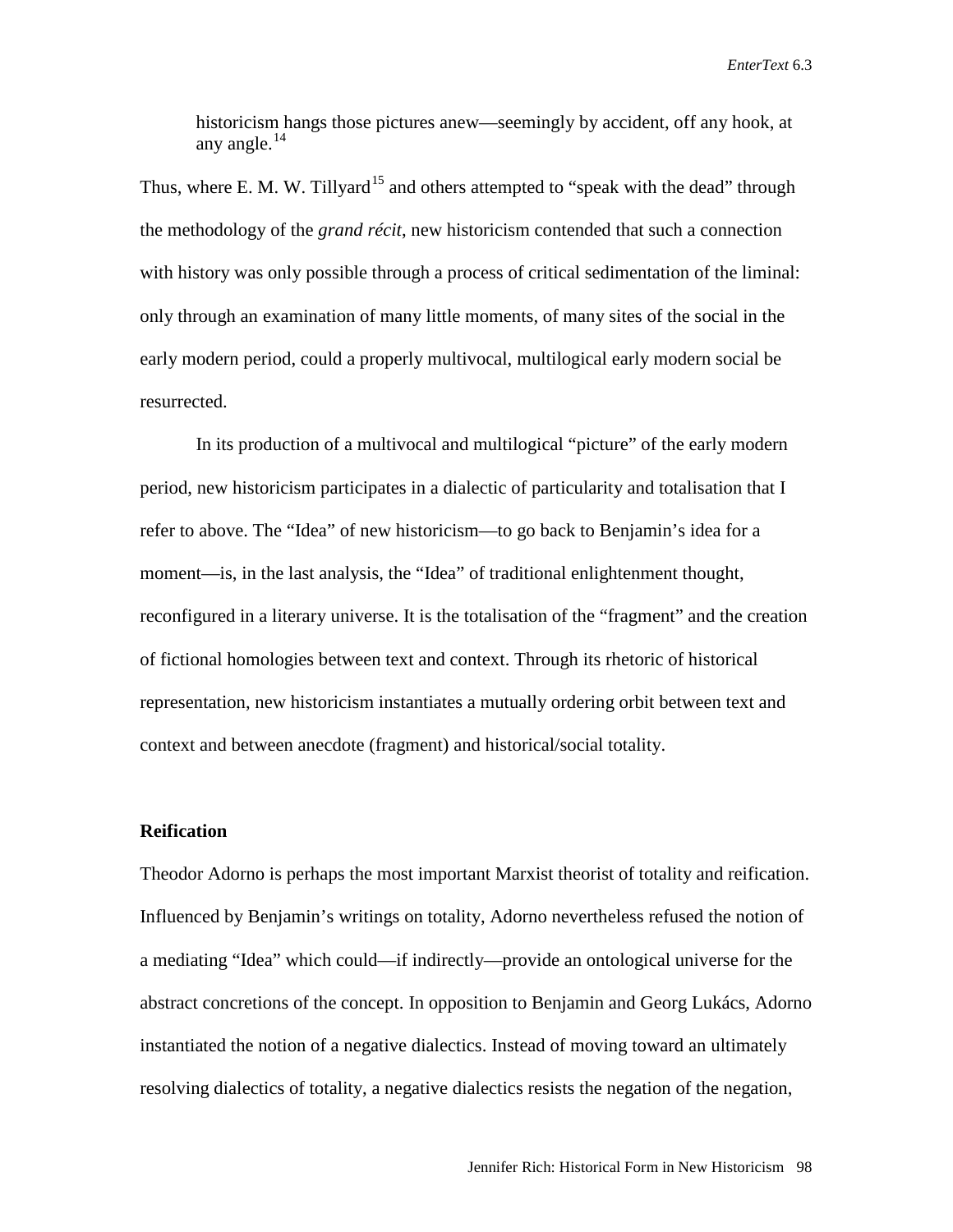and instead preserves the nonidentity of identity: "Totality is to be opposed by convicting it of nonidentity with itself—of the nonidentity it denies, according to its own concept."[16](#page-19-10) Although notoriously inactive in everyday political life, Adorno nevertheless saw negative dialectics as the only philosophical resistance to the colonisation of a totalising enlightenment epistemology. Writing about history, Adorno notes the material ruthlessness to which such identitarian thinking inevitably leads:

After the catastrophes that have happened, and in view of the catastrophes to come, it would be cynical to say that a plan for a better world is manifested in history and unites it. Not to be denied for that reason, however, is the unity that cements the discontinuous, chaotically splintered moments and phases of history—the unity of the control of nature, progressing to rule over men, and finally to that over men's inner nature. No universal history leads from savagery to humanitarianism, but there is one leading from the slingshot to the megaton bomb. [17](#page-19-11)

In an oft-cited remark, Adorno contended that "all reification is a forgetting."<sup>[18](#page-19-12)</sup> Part of a letter written to Walter Benjamin in 1940, this remark concerned the totalising ethos that Adorno felt characterised knowledge-production in Western thought, particularly Western knowledge's prerequisite of a rigid separation of "subject" and "object." In this separation Adorno discerned the *sine qua non* of a totalising epistemology—the domination of the analysed object by the analysing subject, a domination which entailed, among other things, a hostile dismissal of heterogeneity within the object. Thus, the subject "subjects" the object by apprehending it within a paradigm that bases itself on the normative requirements of enlightenment epistemology: "Defining means that something objective, no matter what it may be in itself, is subjectively captured by means of a fixed concept."<sup>[19](#page-19-13)</sup> Definition is a process of hypostatisation of the object; thus, all definitions are inherently violent because they erase heterogeneity. Enlightenment thought is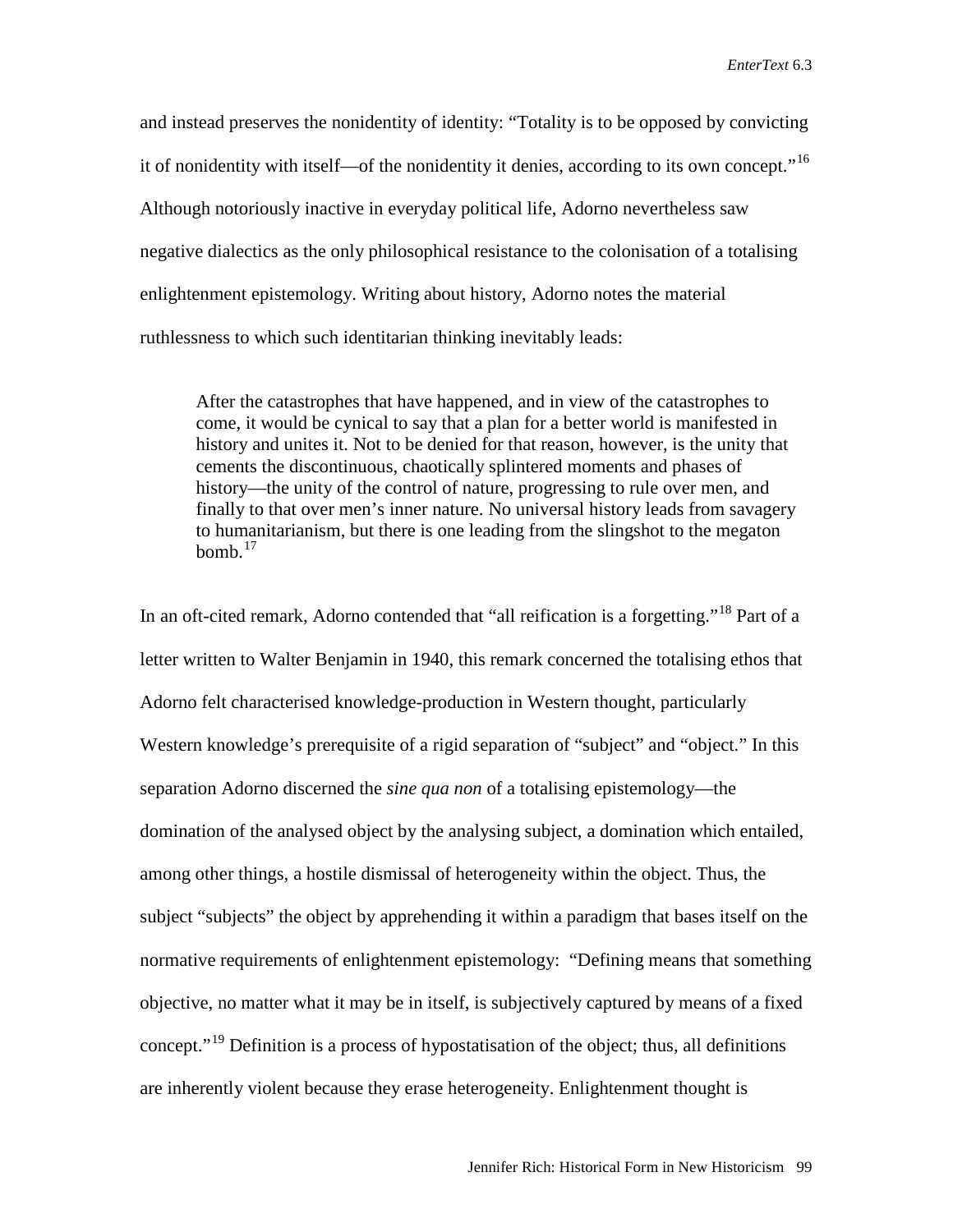predicated upon such a hermeneutics of definition, particularly what Adorno called its "tyranny of identity." As Martin Jay explains in *Adorno*,

In philosophical terms, the domination of the object by the subject is expressed both in positivism and idealism. In the former, a subjectivity stands coolly apart from its object in order to manipulate it; although seemingly passive, the positivist subject really has an instrumental relationship to the world, a world on which it unreflexively projects the scientifically ascertainable traits it claims merely to discover.[20](#page-19-14)

This notion of subject-object domination—which Adorno calls reification—provides the theoretical context for my examination of new historicism's rhetoric of historical representation, particularly the way in which this methodology posits the text's relation to the socio-historical context of its production. The new historicist attempt to actuate a multivocal and multilogical early modern picture is, ironically, predicated upon the same processes of rhetorical representation that we see in old historicism, in particular, erasure and reification.

The only difference between the two approaches is the choice of historical content: rather than generalising from a meta-narrative of historical progression such as in the old historicism of Tillyard, *et al.*, new historicists abstract from specified historical sites. Thus, instead of a monology of the *grand récit*, we receive a monology of the *petite histoire*, which is then posited both as an epistemological base from which it is possible to apprehend complex socio-historical processes and as a heuristic counterpart to the recuperation of the text's historical sub-text. This process of abstraction of certain sites of the social is what Adorno critiques in his pithy response to reification and its consequence, totalisation—"the whole is the untrue." Because of the mechanics of reification, what is presented as the whole, as a totality, is always (already) the critical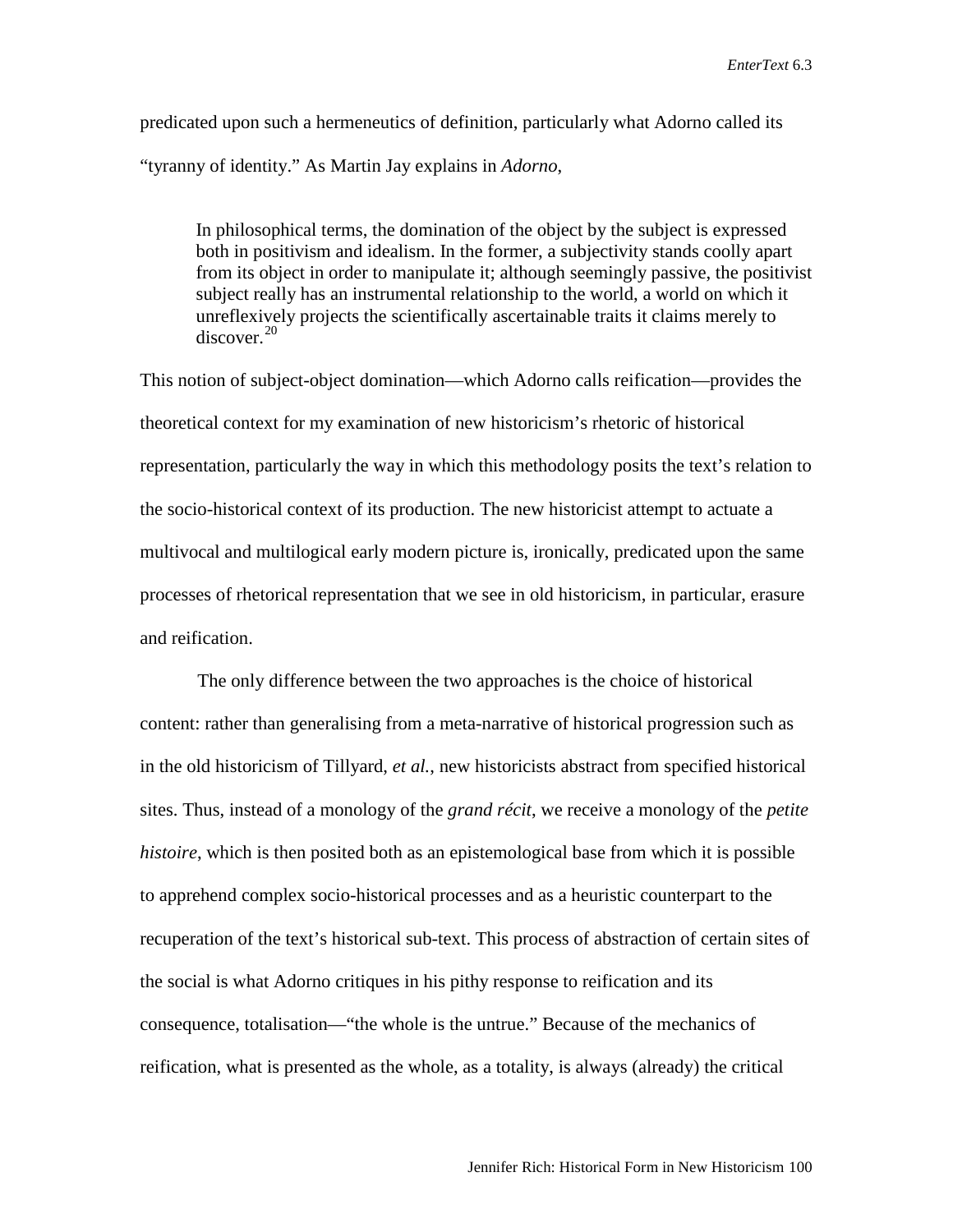extrapolation from the part, and it is this process of extrapolation for the constitution of a "universal" (of normative relations) that is the thought-process of a reifying epistemology.<sup>[21](#page-19-15)</sup> Reification may be pinpointed as the methodological basis of an enlightenment epistemology precisely because such an epistemology is, in a sense, a paralysed materialist dialectic—one that in its very ontology must *not move,* but purposely stays within isolation/abstraction and through this creates an illusion of the "whole." It is this illusion of the whole that is precisely the forgetting of the whole.

In tracing the processes of reification, it is necessary to consider the methodology of historical engagement, precisely because, as we will see later, the two become—in the end—the same thing. As will become clear during the examination of "Shakespeare and the Exorcists," reification is both a process and an effect—reification in process effects reification in representation. It is through the processes of reification (abstraction and its concomitant counterpart, erasure) that the effect of reification (the creation of a false totality and its representation as a totality) is brought about. My analysis of Greenblatt's work will thus centre on the representational "effects" of his particular engagement with certain historical data and his use of this data in his examination of *King Lear*. What I will be contending is that Greenblatt's methodology of historical engagement depends upon the reification of the particular historical data under consideration and this data's supposed correspondence to the dramatic text. In other words, Greenblatt in "Shakespeare and the Exorcists" is constructing two fictions. He is constructing a fiction of history, or more accurately, he is representing historical data in fictionalised form, and he is constructing a fiction of the historical data's correspondence with the dramatic text.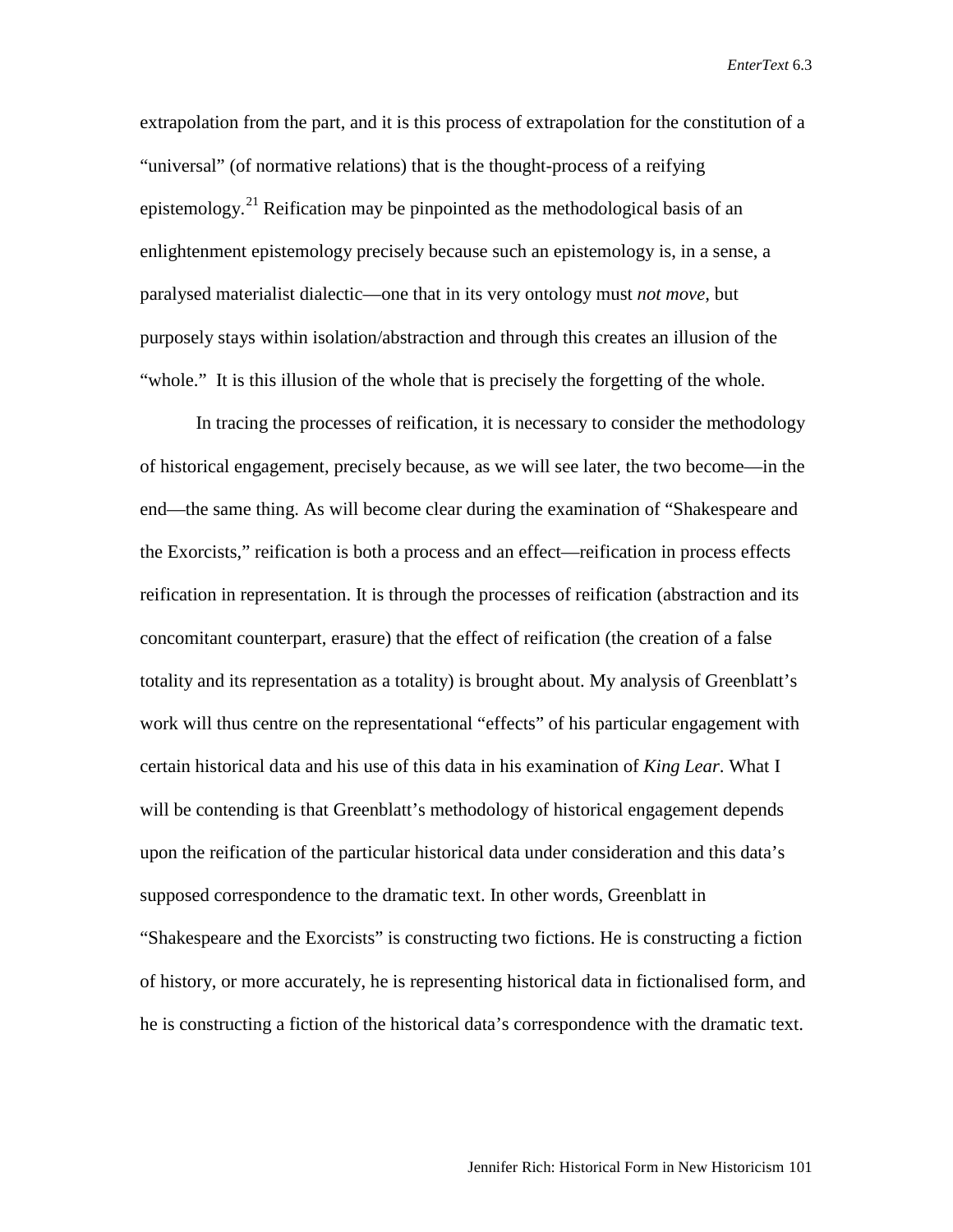This is not to say that Greenblatt means to do this. He is not out to "con" us with some neat historical trickery. Nor do I wish to suggest that readers of Greenblatt's critical work view his historical anecdotes as telling the whole story. We, of course, know that Harsnett's *Declaration of Egregious Popish Impostures* (London, 1603) is one historical event among a multitude of historical events. We know this before and after we read Greenblatt's article. Yet while we read, this commonsensical caveat becomes murky. We forget the complex of socio-historical processes that surround the spotlighted event because the way Greenblatt engages with historical data gives rise, if just for a moment, to the critical fantasy that a complex of historical processes can be apprehended by the examination of one historical event. As we have seen, this is the essence of reification.

In order more clearly to grasp the processes of reification, I have categorised the methodological steps under examination as follows: a. transportability; b. reflection; and c. the collapse of historical form (the method of engagement) to historical content (the historical data under consideration). Although I consider these methodological steps consecutively for the sake of clarity, a more accurate portrayal would necessarily represent a complex network of methodological and epistemological interdependency between all three categorisations.

#### **Transportability**

In order to understand the complex cultural exchanges in which the theatre participates, Greenblatt juxtaposes a detailed historical account of an event<sup>[22](#page-19-16)</sup> in early modern culture to the dramatic text that is understood to incorporate this event in its plot. In "Shakespeare and the Exorcists," for example, Greenblatt starts by recounting in detail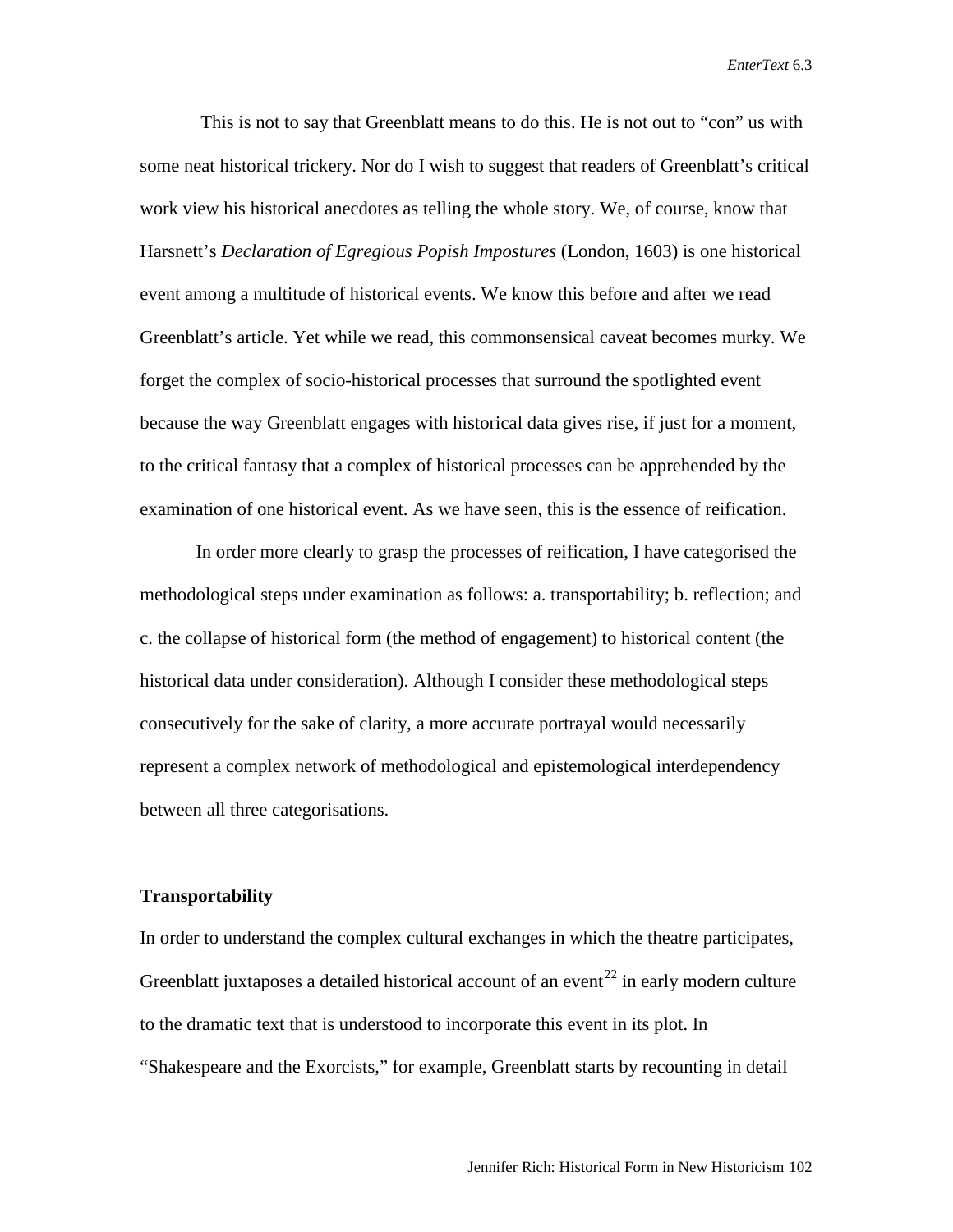Harsnett's account of fake exorcism. This is followed by a textual analysis of the way in which this historical event—Harsnett's *Declaration*—is rehearsed in Shakespeare's *King Lear*. [23](#page-19-17) These steps are important to examine for the effects of *transportability* and *reflection* that arise from the way in which Greenblatt uses history in this article.

Let us first consider the delineation of the historical event. A historiographical protégé of Michel Foucault, Greenblatt uses the anecdotal form to recapitulate a historical event.<sup>[24](#page-19-18)</sup> For literary critics, the characteristics of the anecdote make it a comfortable form with which to engage history and with which to posit a relation between the text and its historical context. The anecdote is narratologically self-sufficient, with a beginning, middle and end, and its detail *seems* to provide a liminally placed glimpse of the *Weltanschauung* of a particular historical period. As Joel Fineman has noted, the anecdote also gives us a break from the relentless *telos* of traditional monological historiography.<sup>[25](#page-19-19)</sup> It is thus a promising methodological tool to counter the "single" political vision" of the early modern period that Greenblatt finds so objectionable in Tillyard.

The anecdote is also critically transportable, and this is its most important feature for our purposes.[26](#page-19-20) As with the complexes of facts presented by Lukács in *History and Class Consciousness* as the favorite goal of those he calls "blinkering empiricists,"[27](#page-19-21) the anecdote also is a complex of historical facts that may be critically isolated for inspection in a variety of textual and historical contexts. This transportability is part and parcel of the anecdote's ontology as "reified/idealised history" and as a locus for the recuperation of the allusive historical traces purportedly hidden within the dramatic text. Transportability of historical data presupposes a methodological and epistemological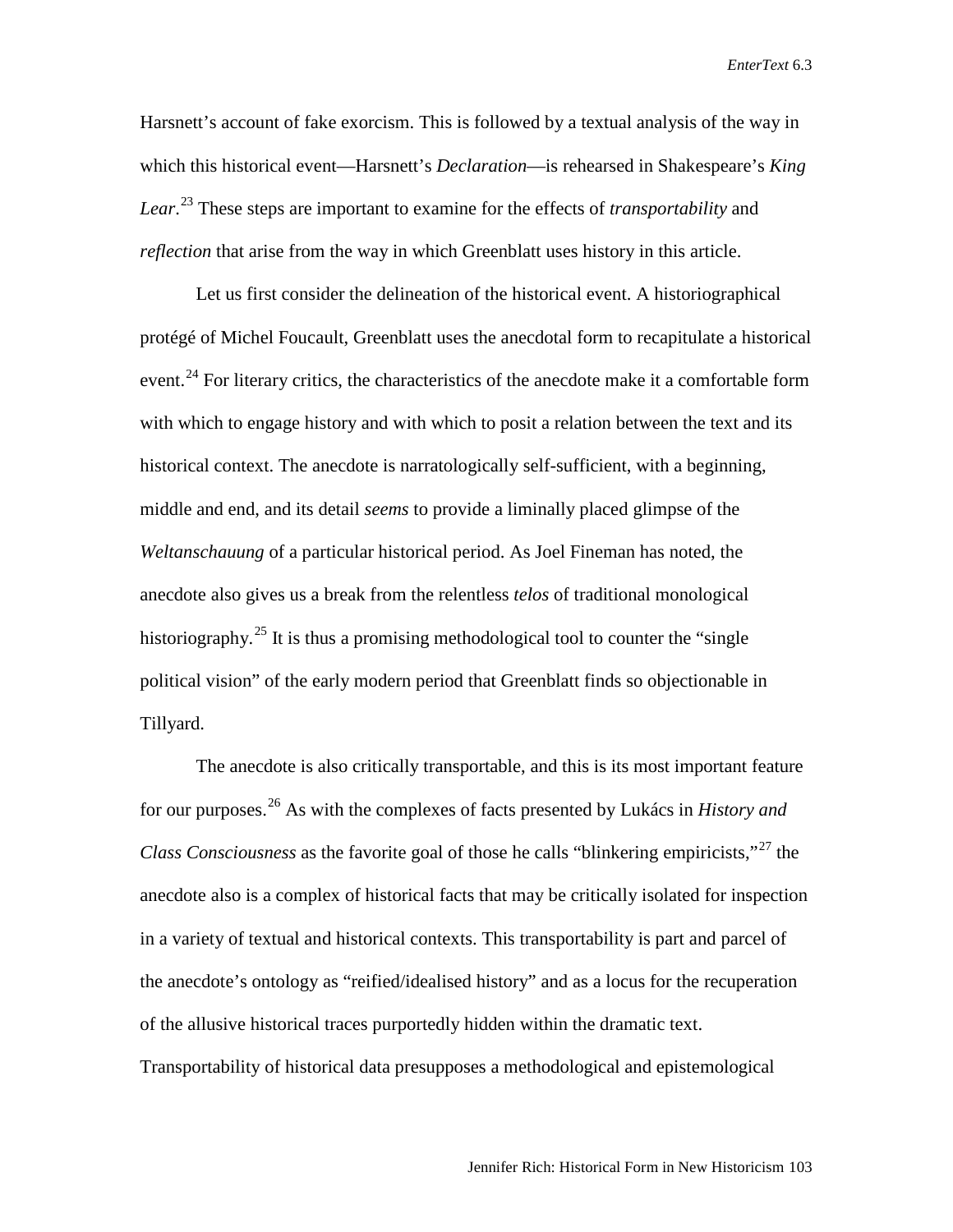paradigm under which the historical event is abstracted—rendered separable from the socio-historical context of its production. In the same work, Lukács notes this methodology of transportation in the critical practice of the natural sciences: "The pure facts… arise when a phenomenon of the real world is *placed* (in thought or in reality) into an environment where its laws can be inspected without outside interference."<sup>[28](#page-19-22)</sup> The historical event is thus rendered into a fictional representation of historical processes as a result of the dual processes of abstraction and transportation to a textual context—in this case, *King Lear*.

Like the data of empirical study, the anecdote depends for its very definition on its separation from the complex of socio-historical processes of which it functions as a (partial) representation. Thus, in Greenblatt's examination of *King Lear*, the historical relations between the historical event and the textual event are reified in part because of the anecdote's methodological transportability. This transportability of historical data makes possible Greenblatt's critical and historical project, at the same time that it inevitably compromises it. Although Greenblatt promises to consider the complex "institutional strategies in which both Harsnett's *Declaration* and Shakespeare's are embedded,"[29](#page-19-23) his overall evaluation of Harsnett's *Declaration* is limited to the historical and conceptual boundaries set out both by Harsnett in this tract and by the anecdote's definitional boundary—a theological controversy in which the Anglican voice is the only voice heard. The object of historical investigation thus becomes the content of the historical investigation. There is, for example, no critical apprehension of the material ritual of exorcism outside its textual formulation and redaction by Harsnett in his *Declaration*. Nor is there any attempt to account for the ways in which the continuance of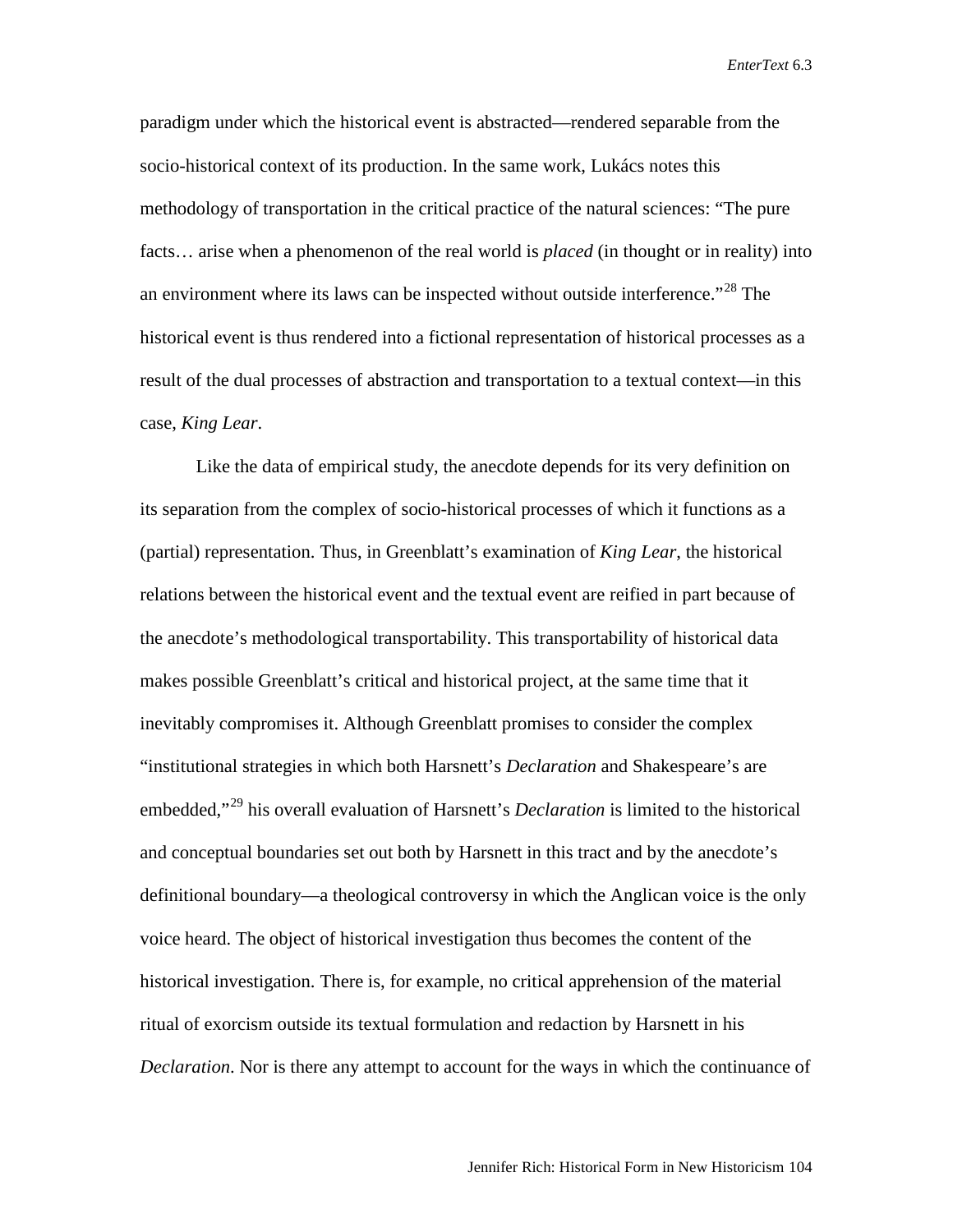this ritual functions as a residual and oppositional ideological site to the consolidation of the Anglican Church. The moveable feast of Harsnett's denunciation of one group of recusants becomes the banquet of early modern religious history—a banquet that Greenblatt never manages to leave.

## **Reflection**

A critical consideration that avoids positing a monological relation of the historical and textual event is, in the last instance, impossible within a methodology that is predicated upon a relation of reflection between the historical and textual event.<sup>[30](#page-19-24)</sup> In "Shakespeare and the Exorcists," this reflective positioning between the historical event and the textual event is indicated at a number of critical points, perhaps most vividly by this note: "in 1603 when Harsnett was whipping exorcism toward the theater, Shakespeare was already at the entrance of the Globe theater to welcome it."<sup>[31](#page-19-25)</sup> In the course of the article, this reflective correspondence is everywhere and necessarily reproduced. Referring to the way in which Harsnett's text provides models for Edgar's mad personage, Greenblatt writes,

Shakespeare *appropriates* for Edgar a documented fraud, complete with an impressive collection of what the *Declaration* calls 'uncouth, non-significant' names that have been made up to sound exotic and that carry with them a faint but ineradicable odor of spuriousness. [*Emphasis added*] [32](#page-19-26)

The sense of a reflective correspondence between historical textual event and dramatic text is further heightened by Greenblatt's consistent use of passages from Harsnett's *Declaration* to comment on certain dramatic scenes in *Lear.* To provide Gloucester's suicide attempt with a specific historical resonance, for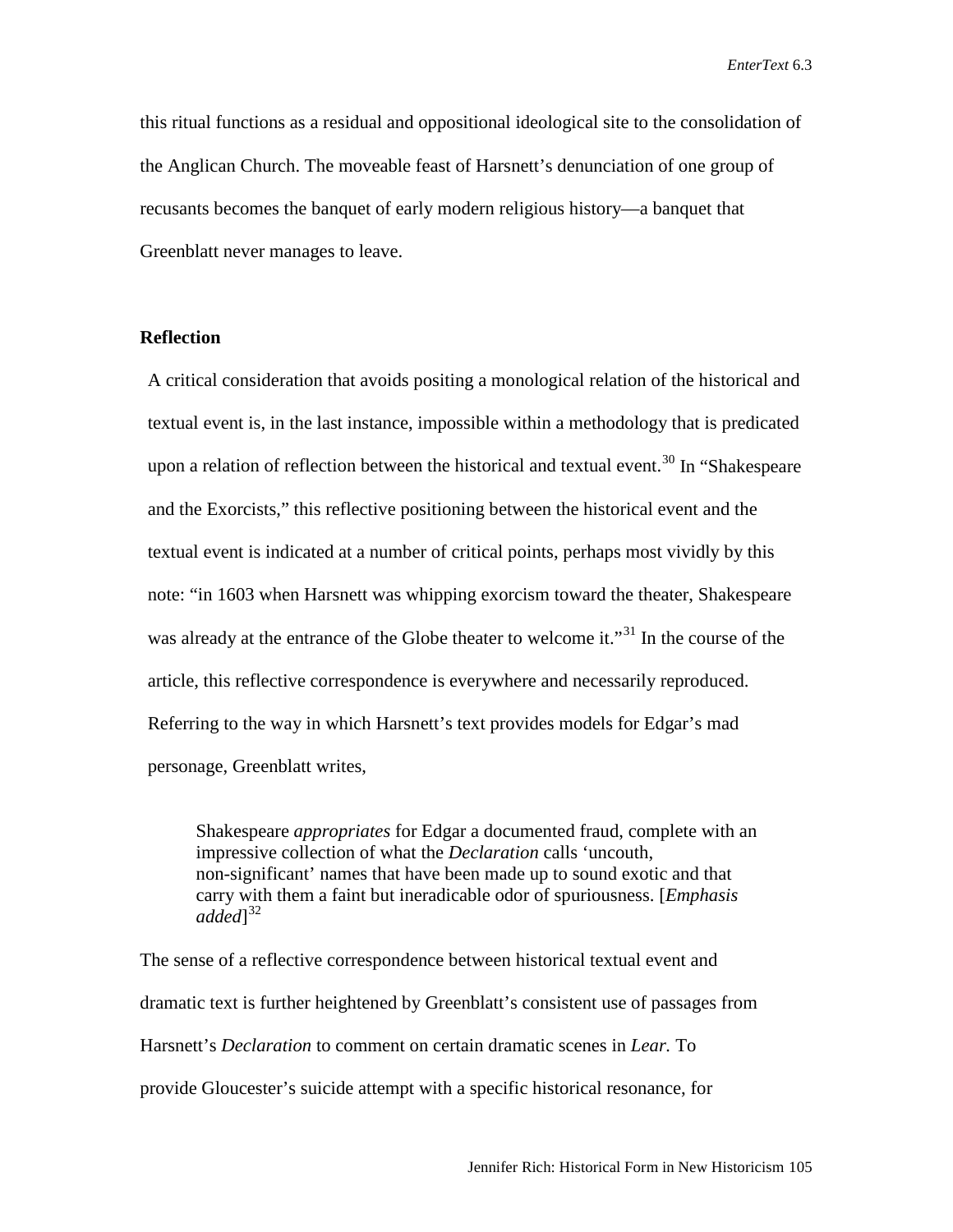example, Greenblatt likens Edgar's role in this scene to the psychological manipulations of Father Edmund and his cohorts:

> By the power of theatrical suggestion the anxious subjects on whom the priests work their charms come to believe that they too have witnessed the devil depart in grotesque form from their own bodies, whereupon the priests turn their eyes heavenward and give thanks to the Blessed Virgin. *In much the same manner*, Edgar persuades Gloucester that he stands on a high cliff, and then, after the credulous father has flung himself forward, Edgar switches roles and pretends that he is a bystander who has seen a demon depart from the old man. [*Emphasis added*] [33](#page-19-27)

Reflection is an inevitable effect of the problematic of positing a homology of the text and the social, and of the consequent reification and idealisation of this relation. Because the text and the historical nexus from which it is produced are understood to be in a relation of mutual independence—we speak of the text *and* history, not the text *in*  history—attempts to map "history" in the text result in the reduction of historical processes to an object that the text, in its plot, in its characterisation, in its "atmosphere," is shown to reflect. As Raymond Williams points out in *Marxism and Literature*, even Marxist literary and aesthetic methodologies succumb to the representation of historical processes as so many objects which are reflected in the work of art. In what Williams calls a mechanical materialist methodology, historical processes are rendered as "objects" which it is art's role faithfully to reproduce. The critic's job consists of evaluating the veracity of the work of art's reproduction of these objectified historical and social processes:

The making of art was incorporated in a static objectivist doctrine, *within which* [my emphasis] 'reality, the real world, the base,' could be *separately* known, by the criteria of scientific truth, and their 'reflections' in art then judged by their conformity or lack of conformity with them.<sup>[34](#page-19-28)</sup>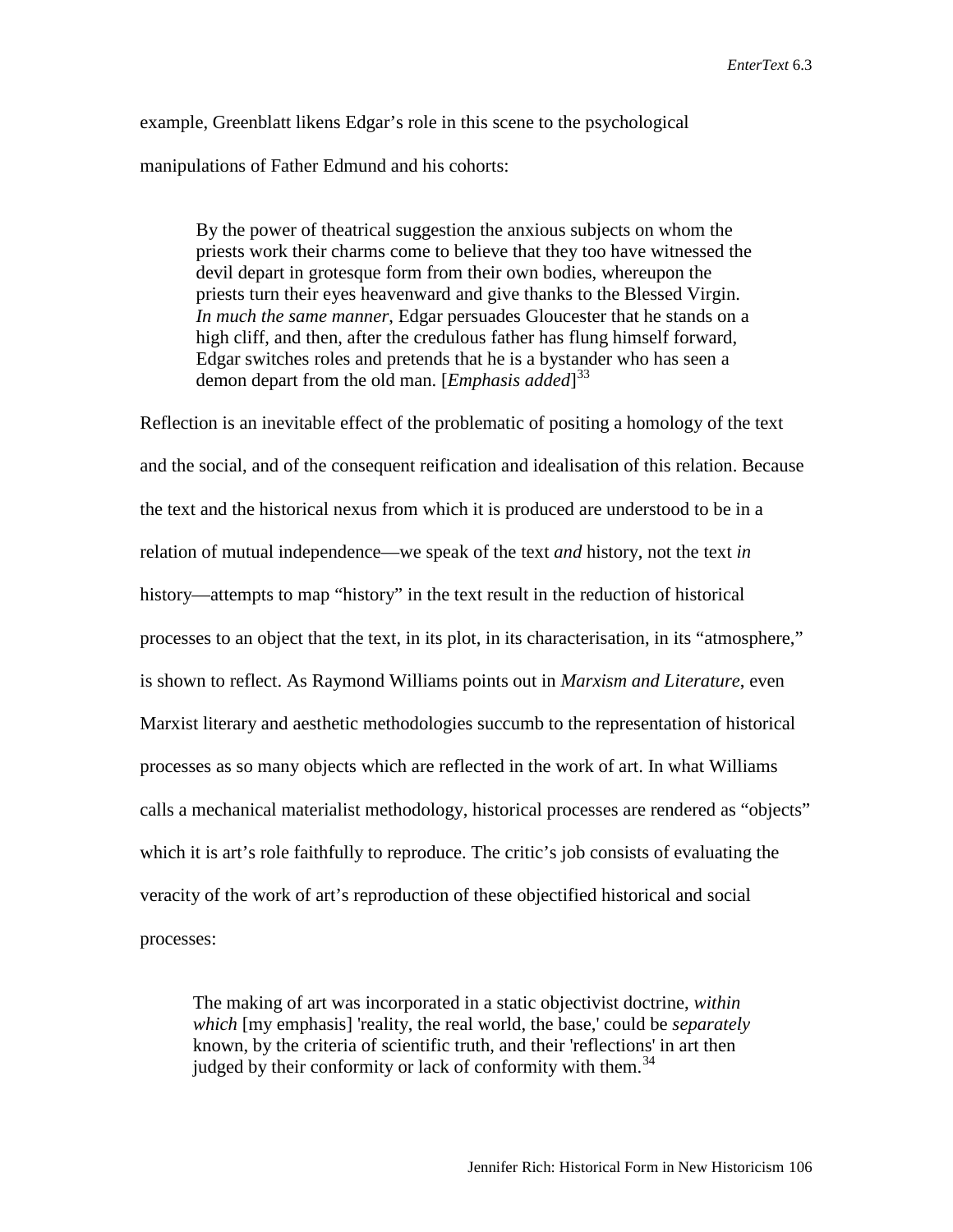### **Collapse of Form to Content**

We have remarked that the anecdote is at once the tool of literary recuperation and the content of that literary recuperation in Greenblatt's critical exegesis. Harsnett's representation of recusant exorcism is that which is further dramatised—via the character of Edgar. At the same time, Harsnett's *Declaration* functions as the archival "tool" used for the recuperation of the allusive content of this particular dramatic section. In short, what it uncovers is itself. In Marxist terms, this narratological moment is produced for later consumption in the textual analysis of *King Lear*. [35](#page-19-29)

Both Adorno and Lukács note this collapse of methodology and knowledge-production in the critical processes of Western social and natural science; as Lukács explains, "facts can only become facts within the framework of a system—which will vary with the knowledge desired." Greenblatt's critical exegesis falls into a similar problematic. The "system"—what we have called methodology—underlying his understanding of the relation of the text and the historical event determines what particular textual knowledge is produced in his critical exegesis. This deterministic empiricism is characteristic of all knowledge-production that occurs under capitalism. An enlightenment/capitalist epistemology determines the form, context and content of knowledge-productions, such that methodological form and critical content are always ontologically and analytically one and the same thing. The process of isolation and abstraction for critical inspection cannot lead to a critical understanding that moves beyond isolation and abstraction. The *petite histoire*, much as Greenblatt would like to believe, cannot function as the site from which the critic or historian can glimpse the "real" early modern story: what the critic can glimpse is determined by and limited to the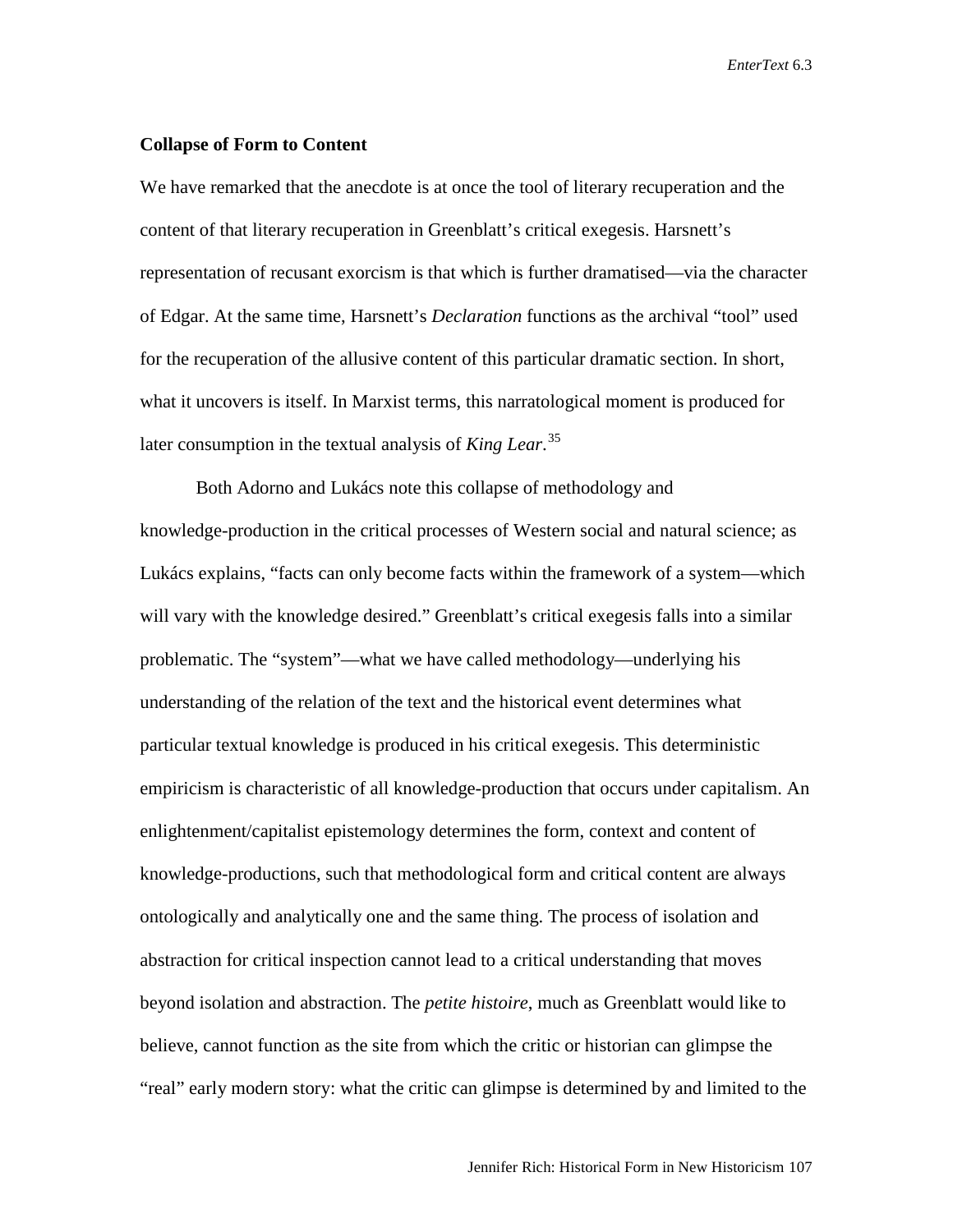content of the historical tool, in this case, the anecdote. To end with our key analogy, a

key is made only to fit its corresponding lock. It cannot be expected to unlock any other

door than the one for which it was produced.

Harvard Univesity Press, 1994), 189.

<sup>19</sup>Theodor Adorno, "Subject and Object" in Andrew Arato and Eike Gebhardt, eds., *The Essential Frankfurt School Reader* (New York: Continuum, 1994), 498.<br><sup>20</sup> Jay, 63.

*Farmakies* (School Readerstanding of epistemology was bound up with an analysis of  $\frac{21}{\pi}$  It is important to note that Adorno's understanding of epistemology was bound up with an analysis of the effects of capitalist relations of production on epistemology. Thus, when Adorno discusses "enlightenment" epistemology, he is, at the same time, talking about the effects of capitalism and the

division of labour on Western thought-processes and analytical paradigms. It is in this way that he can be

<span id="page-17-0"></span> <sup>1</sup> Stephen Greenblatt and Catherine Gallagher, *Practising New Historicism* (Chicago, IL: University of Chicago Press, 2001), 6.

<span id="page-17-1"></span><sup>2</sup> Of course, how we understand that "real" is left unanswered—lest Lacanians are quick to take credit, Greenblatt and Gallagher are quick to announce their non-indebtedness to Lacan's formulation of the "real."<br> $3 \text{ Greenblatt}$  and Gallagher, 26.<br> $4 \text{ Ibid.}$ 

<sup>&</sup>lt;sup>5</sup> Since new historicism's inaugural moments, such as the publication of such works as Greenblatt's *Renaissance Self-Fashioning* (1980) and *Shakespearean Negotiations* (1989), commentators have critiqued the historiographical approach of this form of criticism. The analyses and objections range from a distrust of the newness of new historicism—critics such as Richard Strier (*Resistant Structures: Particularity, Radicalism and Renaissance Texts,* Berkeley: University of California Press, 1997) posit a clear line of critical descent from old historicist literature and the supposedly revolutionary new historicism—to more politicised objections to new historicism's seemingly banal political commitment (Howard Felperin,

<sup>&</sup>quot;'Cultural Poetics vs. Cultural Materialism:' The Two New Historicisms in Renaissance Studies" in *The Uses of the Canon: Elizabethan Literature and Contemporary Theory,* Oxford: Clarendon Press, 1990), to profound distrust of the historiographical validity of the "anecdote" (Joel Fineman, "The History of the Anecdote: Fiction and Friction" in Aram Veeser, ed., *The New Historicism Reader,* New York: Routledge, 1989; and Felperin). Few, if any, analyses attempt a sustained consideration of the epistemological ordering system(s)—the "deep structures" of thought—which are the preconditions for new historicist analysis in the first place.

Konrad Burdach, quoted in Walter Benjamin, *The Origin of German Tragic Drama* (London: Verso, 1977), 29.<br> $\frac{7}{8}$  Benjamin, 34.<br> $\frac{8}{1}$  Ibid., 37.

<sup>&</sup>lt;sup>9</sup> Ibid., 35. <sup>10</sup> Felperin, 86. <sup>11</sup> Ibid., 79.

<sup>&</sup>lt;sup>12</sup> Martin Jay, *Adorno* (Cambridge, MA: Harvard University Press, 1984), 248.<br><sup>13</sup> Jonathan Dollimore, *Political Shakespeare* (Ithaca, NY: Cornell University Press, 1985), 5.<br><sup>14</sup> Alan Liu, "The Power of Formalism: The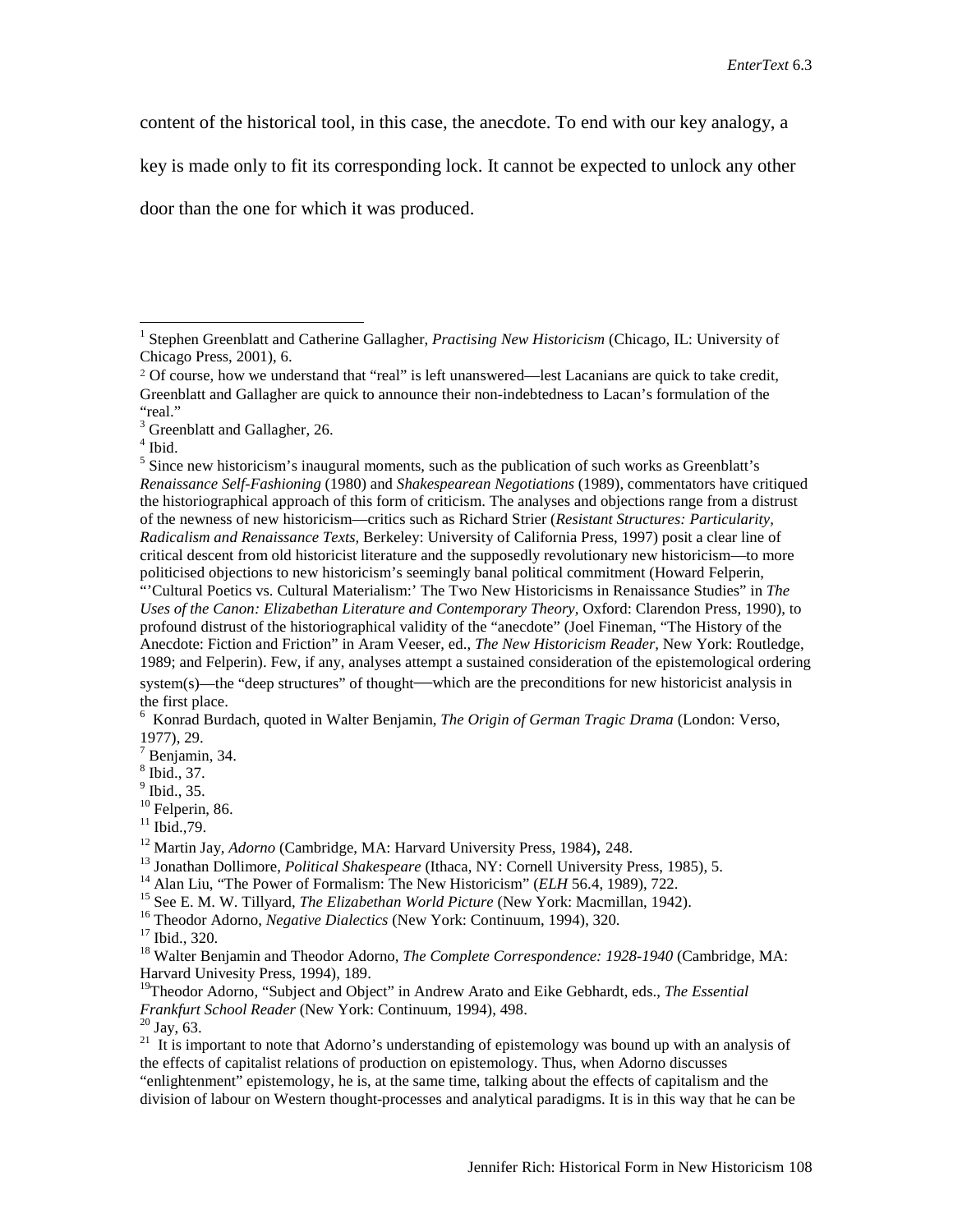seen carrying on the work—albeit with considerable variation—of Georg Lukács in *History and Class Consciousness,* trans. Rodney Livingstone (Cambridge, MA: MIT Press, 1968).<br><sup>22</sup> It is important to note that the historical events that Greenblatt uses in many of his articles are narratives

in their own right. Thus, Greenblatt's exegesis is in the most basic sense a comparison and contrasting of two narratives of different genres: historical and dramatic. Because of their positioning as the historical subtext of, for example, *King Lear* ("Shakespeare and the Exorcists") or *Henry IV* ("Invisible Bullets") or *Twelfth Night* ("Fiction and Friction"), etc., we forget these anecdotes' narrative derivation. All of these articles may be found in Stephen Greenblatt, *Shakespearian Negotiations* (Berkeley: University of

California Press, 1988).<br><sup>23</sup> Greenblatt suggests these two methodological steps when he writes that Shakespeare in *King Lear* "stages not only exorcism, but Harsnett on exorcism" (*Shakespearean Negotiations*, 116).

<span id="page-18-0"></span><sup>24</sup> We must, of course, differentiate Foucault's use of the anecdote from Greenblatt's use of this form. Foucault's use of the anecdote is a prime factor in his actualisation of a dialectical consideration of historical processes. Foucault telescopes a historical moment, such as the execution of Damiens, to provide a vivid historical base from which to consider a shift in cultural ideologies—juridical, sexual, etc. Usually the historical event is presented as a liminal moment in a larger epistemological reformulation of a particular ideology. Foucault's use of the anecdote is effective and dialectical in form because he contextualises the particular historical moment within a complex critical genealogy of social power relations and epistemological shifts of which these *moments* are *effects*. Thus, Foucault moves from the recapitulation of a historical moment to a consideration of the overall historical nexus from which these effects/moments may be understood to emerge. This generalised consideration of historical and social processes is not usually undertaken in Greenblatt's critical exegesis. See Michel Foucault, *Discipline and* 

<span id="page-18-2"></span><span id="page-18-1"></span><sup>25</sup> Joel Fineman discusses the anecdote as a burst of the real into the *telos* of traditional historiography because of its contingent (non-narratological) form. I disagree with this characterisation. But Fineman is correct in his characterisation of the relation between the historical and textual event as a fictional critical production (see "The History of the Anecdote....").<br><sup>26</sup> Transportability of social/political epistemes (particular ways of seeing and understanding the

socio/political world) is everywhere present in historiography—even in "non-traditional" forms of historical inquiry. The oft-heard delineation of certain political and aesthetic acts as "feminist," or the comprehension of attitudes and behaviours as "gay" are the more unfortunate examples of such

ideological/epistemic transportability.<br><sup>27</sup> Jonathan Dollimore and Alan Sinfield characterise Tillyard's apprehension of the early modern period as<br>a "single political vision" in their work, *Political Shakespeare*, see c

<sup>28</sup> Lukács, 6. The fictional and dramatic nature of Greenblatt's engagement with historical data can be seen in his remarks to Noel King. Acknowledging the sentimental nature of his methodological engagement with history, he says, "The dream of finding the lost woman, the lost lower classes, the lost Indians, is a rather sentimental project that is decked out in what looks like political immediacy but in fact has no political force." On another occasion, archival work is motivated by a desire to "see clearly the scenes… that are shadows behind the screen of language" (both quoted in Scott Wilson, *Cultural Materialism*, Oxford: Blackwell, 1995, 57).<br><sup>29</sup> Greenblatt, *Shakespearean Negotiations*, 95.<br><sup>30</sup> Louis Althusser introduced the concept of mediation in part to avoid a Marxist methodology and

epistemology of "reflection" in the apprehension of the historical relations of the "base" and the "superstructure." (See Althusser's "Marx's Immense Theoretical Revolution" in Althusser, Louis and<br>Etienne Balibar, *Reading Capital*, trans. Ben Brewster, New York: NLB, 1970.)

 $\overline{a}$ 

<sup>31</sup> Greenblatt, *Shakespearean Negotiations*, 115.<br><sup>32</sup> Ibid., 117.<br><sup>33</sup> Ibid., 118.<br><sup>34</sup> Raymond Williams, *Marxism and Literature* (Oxford: Blackwell, 1995), 96.<br><sup>35</sup> Greenblatt's use of the metaphor of circulation to reminds me of Marx's discussion of the proxemics of commodity exchange and production. It is for this reason that I refer to Marx's notion of commodity consumption in understanding the use to which Greenblatt puts history in his analysis of *King Lear*. As I suggest, history is a heuristic commodity whose use-value is precisely in its interpretative consumption by the literary critic. Metaphorically, then (and this